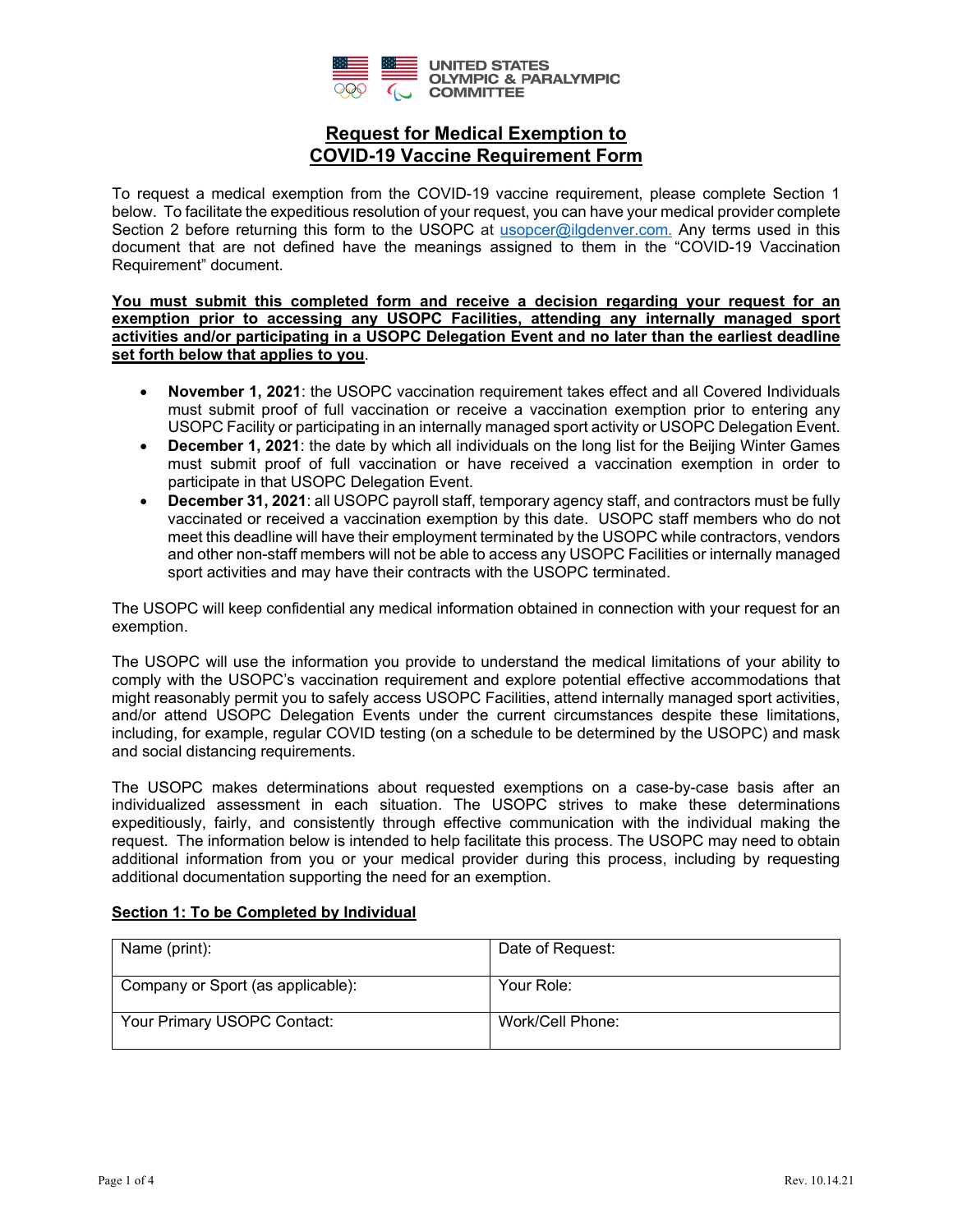

I am requesting a medical exemption from the USOPC's COVID-19 vaccination requirement.

I verify that the information I am submitting to substantiate my request for exemption from the USOPC's COVID-19 vaccination requirement is true and accurate to the best of my knowledge. I understand that submitting any false, incomplete, or misleading information can lead to termination of my relationship with the USOPC and/or termination of my opportunity to access USOPC Facilities, attend internally managed sport activities, and/or participate in a USOPC Delegation Event.

I understand that the USOPC is not required to provide me with an exemption if doing so would pose a direct threat to myself or others or would create an undue hardship for the USOPC. I further understand that if I am provided with an exemption, that this applies only to the vaccination requirement and I am still required to follow all other applicable COVID mitigation procedures set forth by the USOPC, as they may be amended from time to time.

Finally, I acknowledge that I have read and understand the terms set forth in the document titled "COVID-19 Vaccination Requirement."

| Individual Signature: | Date: |
|-----------------------|-------|
|                       |       |

### **To be completed by a parent or legal guardian if the Covered Individual is a minor:**

I represent that I am the parent or legal guardian of the above-named minor and that I am not prohibited by law from acknowledging and agreeing to the above on behalf of the above-named minor.

| Parent/Legal Guardian Name:      | Date: |
|----------------------------------|-------|
|                                  |       |
| Parent/Legal Guardian Signature: |       |
|                                  |       |
| Relationship to Minor:           |       |
|                                  |       |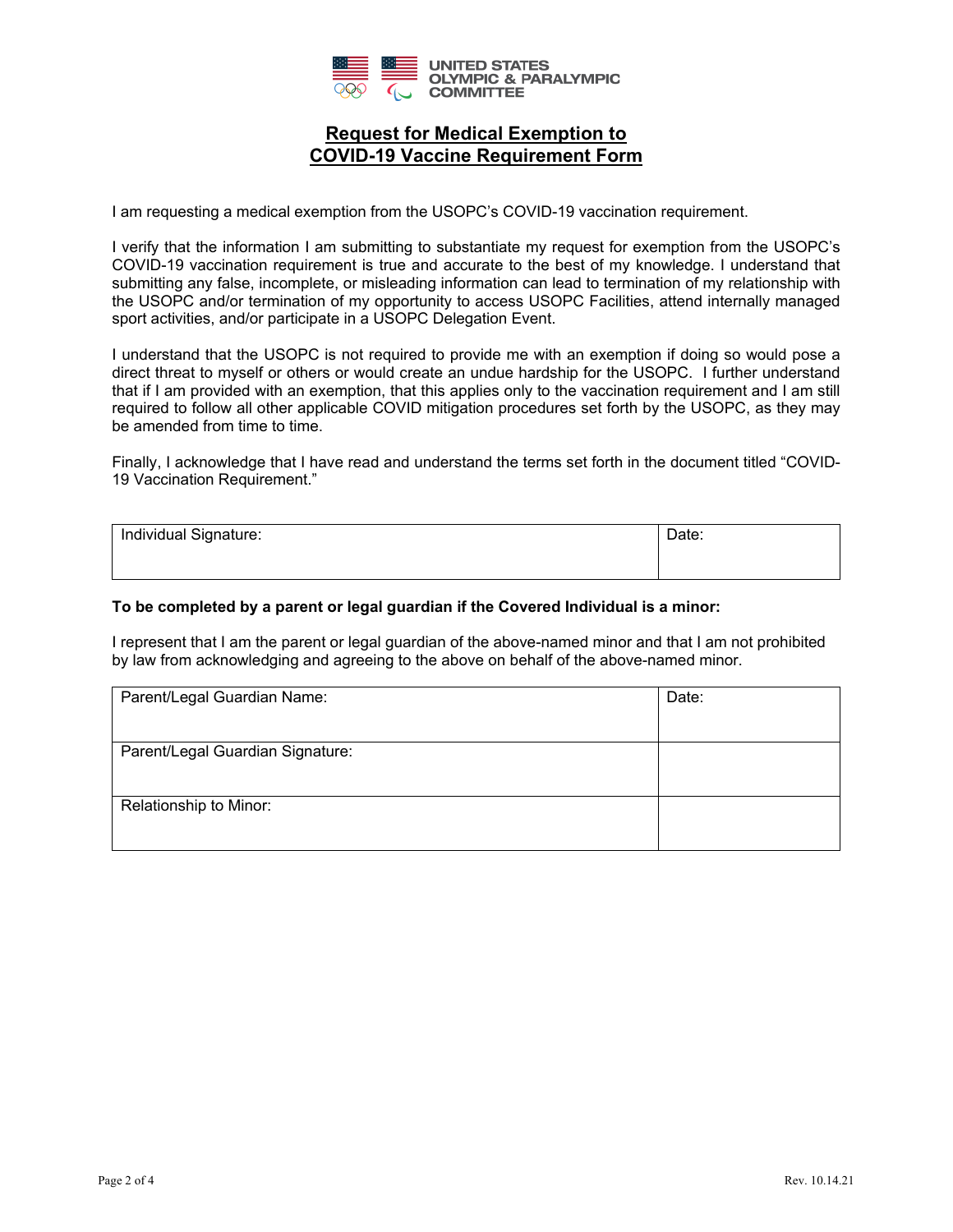

#### **Section 2: Medical Certification for Vaccination Exemption**

**Note: Providing the medical certification requested in this Section 2 is voluntary at this juncture; however, the USOPC may then request that it be completed and/or may result in denial of your request in the event the USOPC cannot determine whether you are disabled and/or whether your request for an exemption is reasonable, as those terms are used under the Americans with Disabilities Act ("ADA").** 

Dear Medical Provider,

The USOPC has a mandatory COVID-19 vaccination requirement that requires vaccination as a condition of accessing USOPC Facilities, attending internally managed sport activities, and/or participating in USOPC Delegation Events. The individual named above is seeking an exemption to the vaccine requirement due to medical reasons.

Please complete this form to assist the USOPC in assessing and resolving the individual's request.

| Are you aware of any medical reason that currently prevents the individual above from<br>receiving a COVID-19 vaccination?                                                                                                                                    |  |  |  |  |
|---------------------------------------------------------------------------------------------------------------------------------------------------------------------------------------------------------------------------------------------------------------|--|--|--|--|
| <b>Yes</b>                                                                                                                                                                                                                                                    |  |  |  |  |
| No                                                                                                                                                                                                                                                            |  |  |  |  |
| If yes, describe the medical issue that substantially impairs one or more major life activities that<br>prevents the individual named above from receiving the COVID-19 vaccine:                                                                              |  |  |  |  |
| Are there any other medical restrictions we should be aware of when assessing possible<br>accommodations if we are able to grant this individual's request for an exception to the<br>USOPC's vaccine requirement (e.g. inability to wear a face mask, etc.): |  |  |  |  |
| This exemption should be:                                                                                                                                                                                                                                     |  |  |  |  |
| Temporary, expiring on: _________________                                                                                                                                                                                                                     |  |  |  |  |
| or when the contract of the contract of the contract of the contract of the contract of the contract of the contract of the contract of the contract of the contract of the contract of the contract of the contract of the co                                |  |  |  |  |
| Permanent                                                                                                                                                                                                                                                     |  |  |  |  |

I certify the above information to be true, accurate, and based on my best medical judgment and personal treatment of the individual discussed above as a licensed medical professional.

| Medical Provider Name (print):     |                 |
|------------------------------------|-----------------|
| <b>Medical Provider Signature:</b> | Date:           |
| Practice Name & Address:           | Provider Phone: |